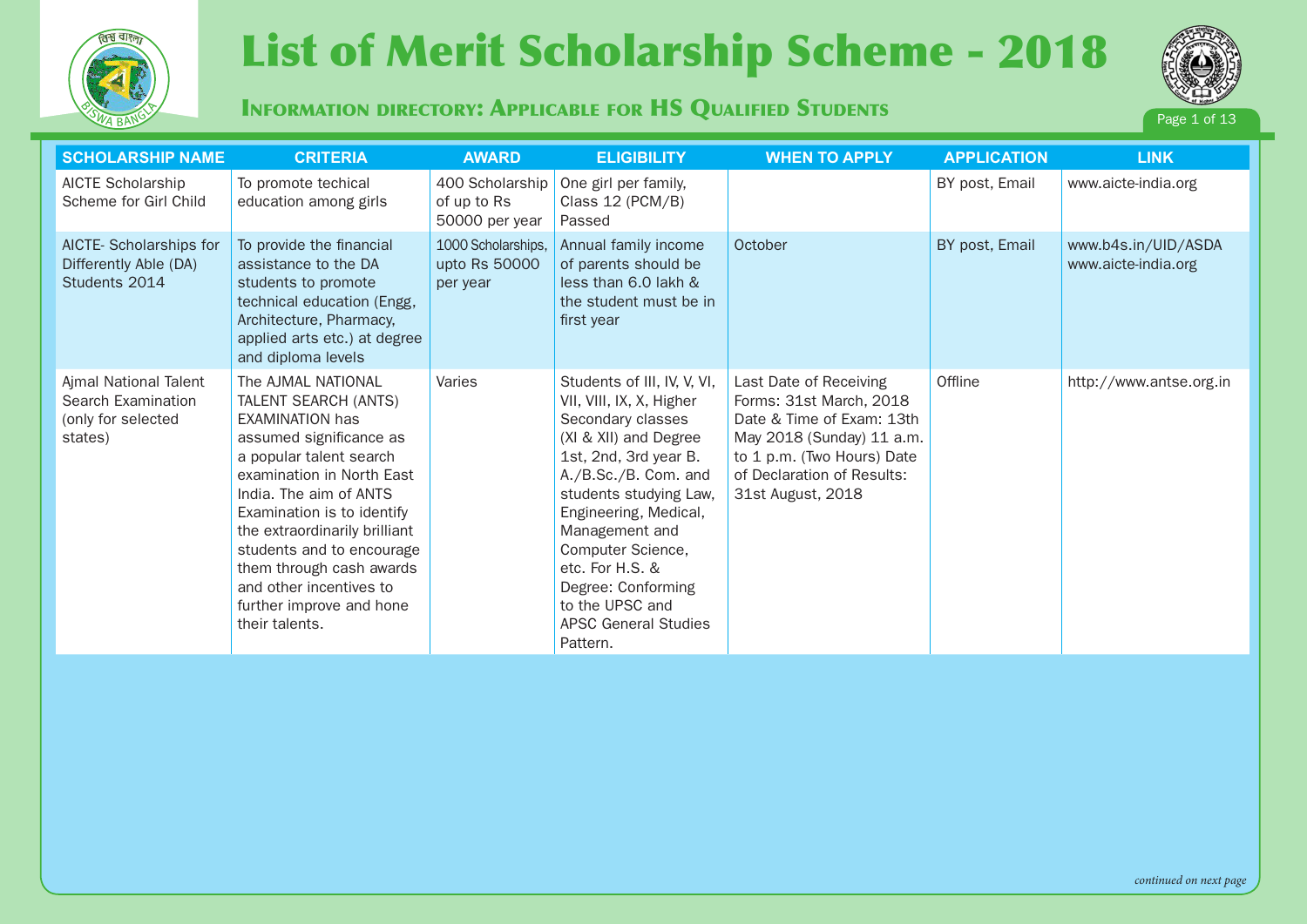| <b>SCHOLARSHIP NAME</b>                     | <b>CRITERIA</b>                                                                                                                                                                                                                                                                                                                                                                                                       | <b>AWARD</b>        | <b>ELIGIBILITY</b>                                                                                                                                                                                                                                                              | <b>WHEN TO APPLY</b>                                               | <b>APPLICATION</b> | <b>LINK</b>                      |
|---------------------------------------------|-----------------------------------------------------------------------------------------------------------------------------------------------------------------------------------------------------------------------------------------------------------------------------------------------------------------------------------------------------------------------------------------------------------------------|---------------------|---------------------------------------------------------------------------------------------------------------------------------------------------------------------------------------------------------------------------------------------------------------------------------|--------------------------------------------------------------------|--------------------|----------------------------------|
| Atul Maheshwari<br>Scholarship              | The Amar Ujala Foundation<br>has started this<br>scholarship scheme in the<br>memory of late Mr. Atul<br>Maheshwari Ji (Founder<br>of Amar Ujala). The<br>association offers the total<br>36 scholarship to the top<br>candidates, who have an<br>ability to qualify the high<br>competitive exam. There<br>are 18 scholarship for High<br>School Level students and<br>18 to for the Intermediate<br>level students. | 30,000 to<br>50,000 | 10th/12th class<br>appearing students<br>are eligible for this<br>scheme. Students<br>should have 60%<br>Marks in his last class<br>for 9th to 12th class<br>students from state<br>education board. His<br>family annual income<br>should be below from<br><b>Rs 1.5 Lakh.</b> | The last date to apply<br>for this scheme is 7th<br>September 2017 | Online             | www.foundation.<br>amarujala.com |
| Avasar Post Matric<br>Scholarship for girls | To provide opportunities<br>to talented & meritorious<br>underprivileged girls<br>through scholarships,<br>education counselling,<br>coaching, training and<br>mentoring programs-all of<br>which support their overall<br>personality development,<br>thereby preparing them for<br>quick gainful employment<br>and workplace success.                                                                               | Varies              | Girl students who<br>secured 80% marks in<br>9th grade can apply                                                                                                                                                                                                                | 31st December                                                      | Online             | http://www.avasar.ngo            |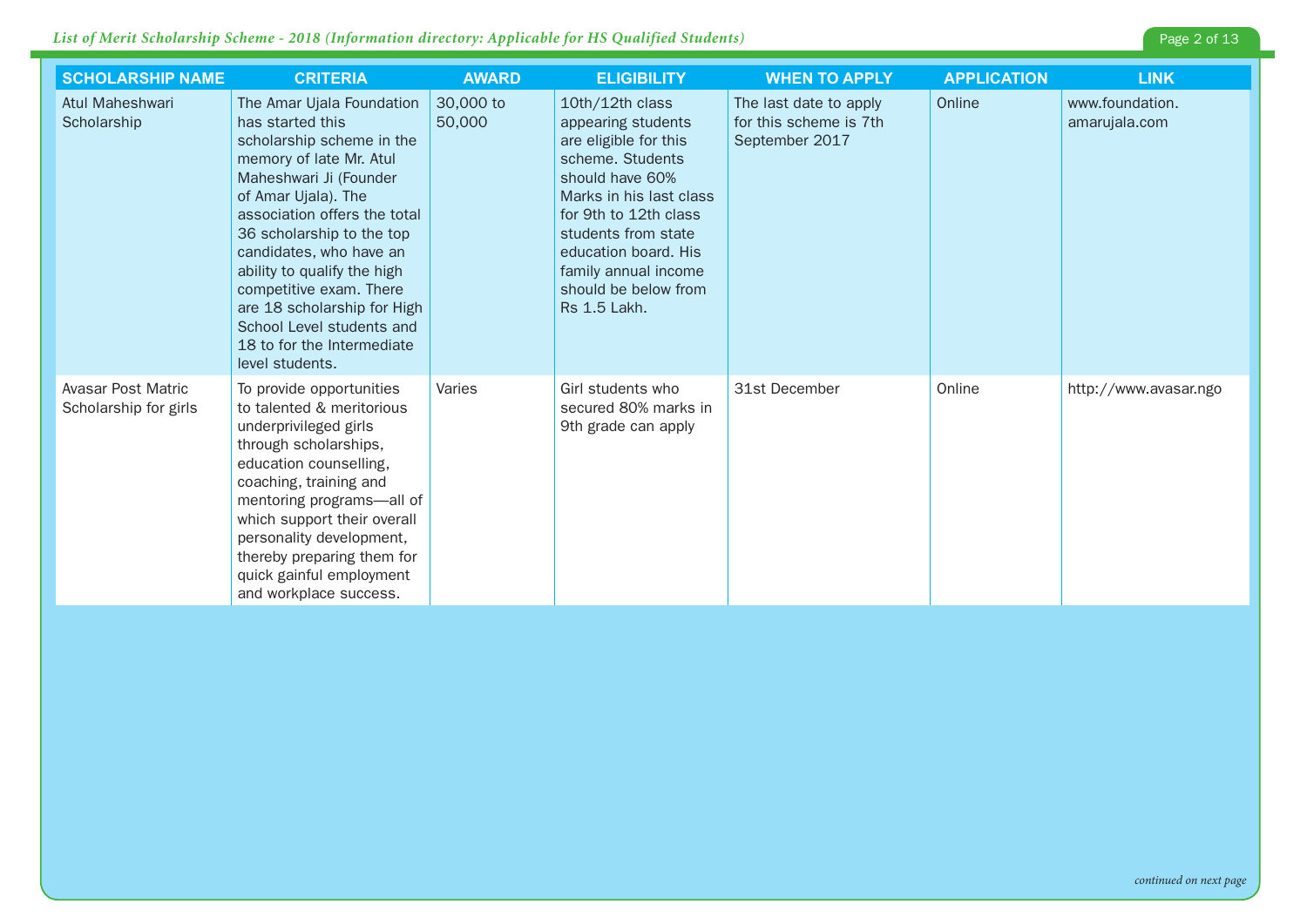| <b>SCHOLARSHIP NAME</b>                                          | <b>CRITERIA</b>                                                                                                                                                                                                                                                                                                                                                                                                                                                                                                                                                             | <b>AWARD</b>  | <b>ELIGIBILITY</b>                                                                                                                                                                    | <b>WHEN TO APPLY</b>                                                                                                                               | <b>APPLICATION</b>                                                                                                                                                                                                                                                            | <b>LINK</b>                                  |
|------------------------------------------------------------------|-----------------------------------------------------------------------------------------------------------------------------------------------------------------------------------------------------------------------------------------------------------------------------------------------------------------------------------------------------------------------------------------------------------------------------------------------------------------------------------------------------------------------------------------------------------------------------|---------------|---------------------------------------------------------------------------------------------------------------------------------------------------------------------------------------|----------------------------------------------------------------------------------------------------------------------------------------------------|-------------------------------------------------------------------------------------------------------------------------------------------------------------------------------------------------------------------------------------------------------------------------------|----------------------------------------------|
| <b>Babulal Nagarmal</b><br>Satnalika Foundataion<br>Scholarships | <b>Babulal Nagarmal</b><br>Satnalika Foundation<br>is a non-governmental<br>organization aiming to<br>promote education and<br>learning among the<br>underprivileged children<br>of our society. The<br>foundation works for the<br>children welfare and their<br>progress by providing them<br>monetary assistance on<br>monthly basis so that they<br>are not deprived of the<br>best and basic necessities<br>of today's world i.e. 'The<br>Education'.                                                                                                                  | <b>Varies</b> | a) Students until std XII<br>b) Percentage greater<br>than 80% in the last<br>examination<br>c) Annual Income less<br>than 60000 per annum                                            | Last Date of Apply: 31st<br>Dec'18                                                                                                                 | Online/Offline                                                                                                                                                                                                                                                                | http://www.<br>bnsatnalikafoundation.<br>org |
| <b>Bharat Petroleum</b><br>Scholarships                          | Indian citizen, holding a<br>degree from a recognised<br>university and residing<br>in India at the time of<br>application, and who<br>have secured at least<br>65% in Arts and 70% in<br>Engineering, Science or<br>Commerce at the Graduate<br>level. The applicant should<br>be below 25 years as<br>on first of September.<br>Students with confirmed<br>admission to any full time,<br>two years Post Graduate<br>Degree Course (in any<br>field of education other<br>than fine arts), at any<br>recognised University/<br>Institute of repute in India<br>or abroad. |               | Secured at least 65%<br>in Arts and 70% in<br>Engineering, Science<br>or Commerce at the<br>Graduate level. The<br>applicant should be<br>below 25 years as on<br>first of September. | The official notification<br>is released much before<br>the normal academic<br>year in India and abroad<br>based institutions and<br>universities. | Online/Form can<br>be obtained from<br>the organization<br>by sending them<br>a request for<br>the application<br>form in a self<br>addressed<br>envelope affixed<br>with a stamp<br>of appropriate<br>value before<br>the last date for<br>obtaining the<br>application form | bharatpetroleum.com                          |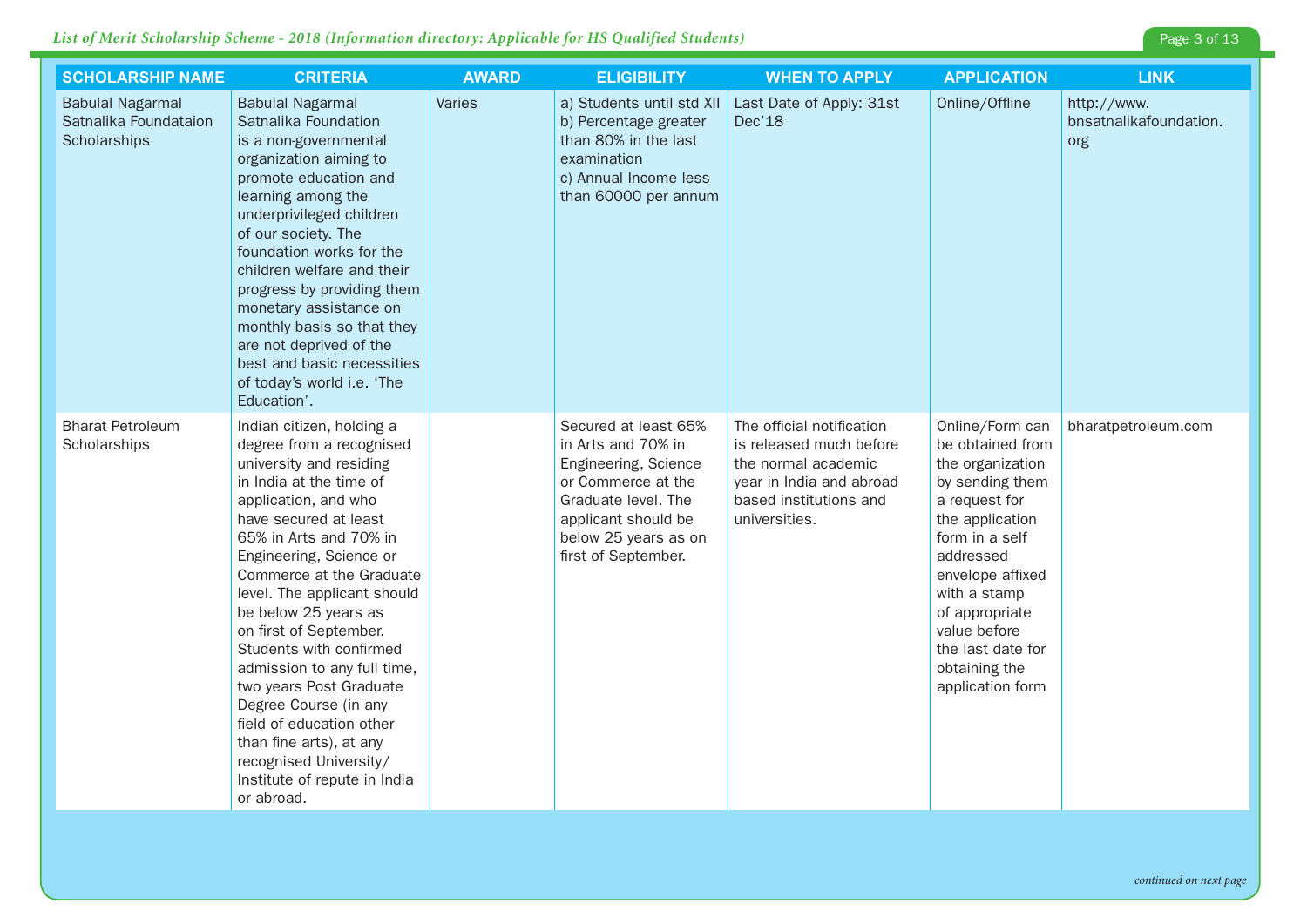| <b>SCHOLARSHIP NAME</b>                                                                                           | <b>CRITERIA</b>                                                                                                                                                                       | <b>AWARD</b>                                                                                                             | <b>ELIGIBILITY</b>                                                                                                             | <b>WHEN TO APPLY</b>                                                                                                                                                                           | <b>APPLICATION</b>                                                                                                                                                                             | <b>LINK</b>                      |
|-------------------------------------------------------------------------------------------------------------------|---------------------------------------------------------------------------------------------------------------------------------------------------------------------------------------|--------------------------------------------------------------------------------------------------------------------------|--------------------------------------------------------------------------------------------------------------------------------|------------------------------------------------------------------------------------------------------------------------------------------------------------------------------------------------|------------------------------------------------------------------------------------------------------------------------------------------------------------------------------------------------|----------------------------------|
| <b>CBSE Single Girl</b><br>Child Scholarship for<br>Class 10 passed only<br>single girl child of their<br>parents |                                                                                                                                                                                       | <b>Rs 500 per</b><br>month for<br>2 years                                                                                |                                                                                                                                | Last date for the<br>submission of Application<br>Form: October 2018                                                                                                                           | Online                                                                                                                                                                                         | www.b4s.in/UID/<br><b>CMSSGC</b> |
| <b>Central Sector Sceme</b>                                                                                       | Scholarship for Class<br>12 passed students of<br>Science, Commerce &<br>Arts subjects. Total- 8400<br>Scolarships (50% for girls<br>and boys each)                                   | Graduation<br>cours: Rs<br>10,000 per<br>year for 3 years,<br>Master cours:<br>Rs 20,000 per<br>year for next<br>2 years |                                                                                                                                | <b>Application Start Date:</b><br>First week of July'18.<br>Last Date for Submission<br>of Application form: Last<br>Week of August'18                                                         | Online, post                                                                                                                                                                                   |                                  |
| <b>Chief Minister Relief</b><br>Fund Scholarship                                                                  | West Bengal Chief<br><b>Minister Relief Fund</b><br>providing scholarship<br>for economically weaker<br>students.                                                                     | Rs 10,000                                                                                                                | Candidate must have<br>score more than<br>60% marks in last<br>examination. Annual<br>family income not<br>exceed Rs 60,000/-. | There are no exact/fixed<br>date to apply for this<br>Scholarship.<br>Candidates are eligible to<br>apply at any time during<br>his/her current course.                                        | Online/<br>Downloaded<br>Application to be<br>send by Ordinary<br>Post/Dropbox to<br>the Address of -<br>Nabanna, 14th<br>Floor, 325 Sarat<br>Chatterjee Road,<br>Shibpur, Howrah-<br>711 102. | www.wbcmo.gov.in                 |
| 16th Nationwide<br>Education and<br>Scholarship Test<br>(NEST-Junior)                                             |                                                                                                                                                                                       | Up to Rs 50,000                                                                                                          |                                                                                                                                | Last Date for Submission of<br>Application form: 30th April,<br>2018 Date of Admit Card:<br>22nd July, 2018 Online<br>Exam Date: 29th July, 2018<br>NEST Junior Result: 5th<br>September, 2018 |                                                                                                                                                                                                | www.nest.net.in                  |
| FFE Scholarship                                                                                                   | The applicants should<br>have passed their Higher<br>Secondary/Pre-University/<br>Intermediate/CBSE/ISC or<br>equivalent board qualifying<br>examination not earlier<br>than in 2017. |                                                                                                                          | The applicants should<br>have scored not less<br>than 70% marks in the<br>qualifying examination.                              |                                                                                                                                                                                                | Online                                                                                                                                                                                         | www.ffe.org                      |
| Foundation for<br>Excellence Scholarship                                                                          |                                                                                                                                                                                       |                                                                                                                          | 1st year student of<br>Engg, MBBS                                                                                              | July                                                                                                                                                                                           | Online, by post                                                                                                                                                                                | www.b4s.in/UID/FFES              |

*continued on next page*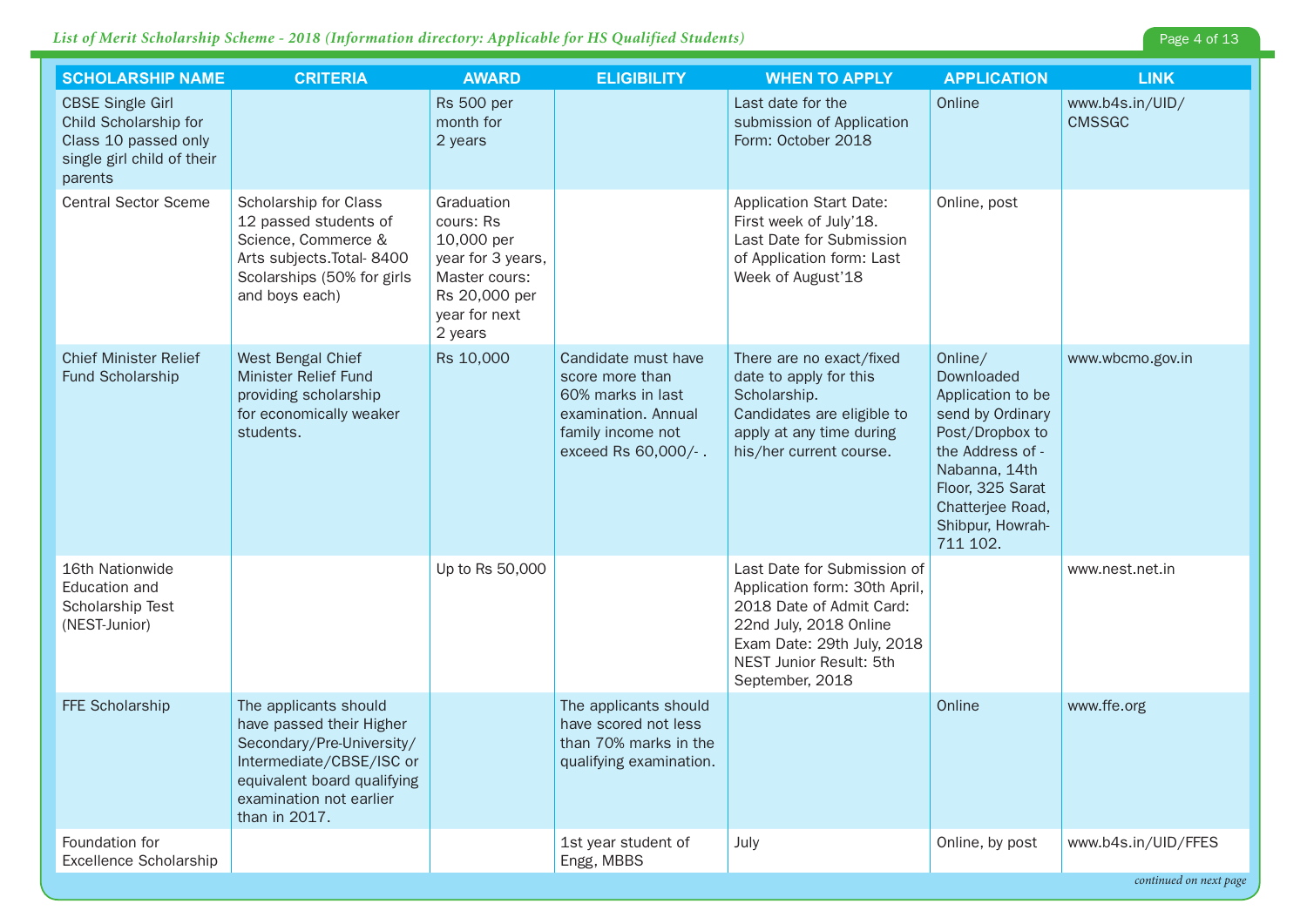| <b>SCHOLARSHIP NAME</b>                                     | <b>CRITERIA</b>                                                                                                                                                                                                                                                                                                                                                                                                                                                                                                                                                                                                                                                                            | <b>AWARD</b>                                                                                                                                                                                               | <b>ELIGIBILITY</b>                                                                                                                                                                               | <b>WHEN TO APPLY</b>                                                                                                                                                                         | <b>APPLICATION</b> | <b>LINK</b>                   |
|-------------------------------------------------------------|--------------------------------------------------------------------------------------------------------------------------------------------------------------------------------------------------------------------------------------------------------------------------------------------------------------------------------------------------------------------------------------------------------------------------------------------------------------------------------------------------------------------------------------------------------------------------------------------------------------------------------------------------------------------------------------------|------------------------------------------------------------------------------------------------------------------------------------------------------------------------------------------------------------|--------------------------------------------------------------------------------------------------------------------------------------------------------------------------------------------------|----------------------------------------------------------------------------------------------------------------------------------------------------------------------------------------------|--------------------|-------------------------------|
| <b>G.P. Birla Educational</b><br><b>Scholarship Schemes</b> | <b>G.P. Birla Educational</b><br>Foundation provide<br>scholarships to the<br>students who are recently<br>passed Higher Secondary<br>examination                                                                                                                                                                                                                                                                                                                                                                                                                                                                                                                                          | Rs 50,000 per<br>year                                                                                                                                                                                      | 12th Passed, 80% +<br>marks in state board,<br>or must have secured<br>rank in top 15,0000 in<br>AIEE/JEE/AIPMT Cours<br>Science, Humanities,<br>Engineering,<br>Achitecture, Commerce<br>or Law | Last Date for Submission<br>of Application form: 15th<br><b>July, 2018</b>                                                                                                                   | By post            | www.gpbirlafoundation.<br>com |
| <b>Gaurav Foundation</b><br>Scholarship                     |                                                                                                                                                                                                                                                                                                                                                                                                                                                                                                                                                                                                                                                                                            | Rs 20,000-2<br>lakhs                                                                                                                                                                                       | 11 yrs-35 yrs, all<br>students                                                                                                                                                                   | <b>Application Start Date:</b><br>31st October, 2018<br>Submission of Form: 20th<br>November, 2018                                                                                           | By email           | www.b4s.in/UID/GFMS           |
| <b>HDFC Scholarship</b>                                     | ECSS aims to cover<br>students from recognized<br>Private or Government<br>aided schools between<br>standards 6 and 12 and<br>students studying in<br>undergraduate and post-<br>graduate courses (full-<br>time/part-time degree/<br>diploma/courses) who due<br>to personal/family crises<br>are unable to continue<br>bearing the cost of<br>education and are at risk<br>of dropping out of school/<br>college/university. This<br>situation would be defined<br>as bereavement/death/<br>terminal illness/permanent<br>disability and loss of job<br>of the breadwinner due<br>to accident or any such<br>extreme circumstances<br>that have put a strain on<br>the family resources. | The Scholarship<br>will cover the<br>total annual<br>School Fee upto<br>a maximum<br>of Rs 10,000<br>and College/<br>University<br>Fee upto a<br>maximum of<br>Rs 25,000 of<br>the selected<br>candidates. |                                                                                                                                                                                                  | Application window<br>open from: July, 2018<br>Last Date for Submission<br>of Application form:<br>August, 2018<br><b>Scholarship Selected</b><br>List will be available:<br>September, 2018 | Online/Offline     | hdfcbank.com/<br>scholarship  |

Page 5 of 13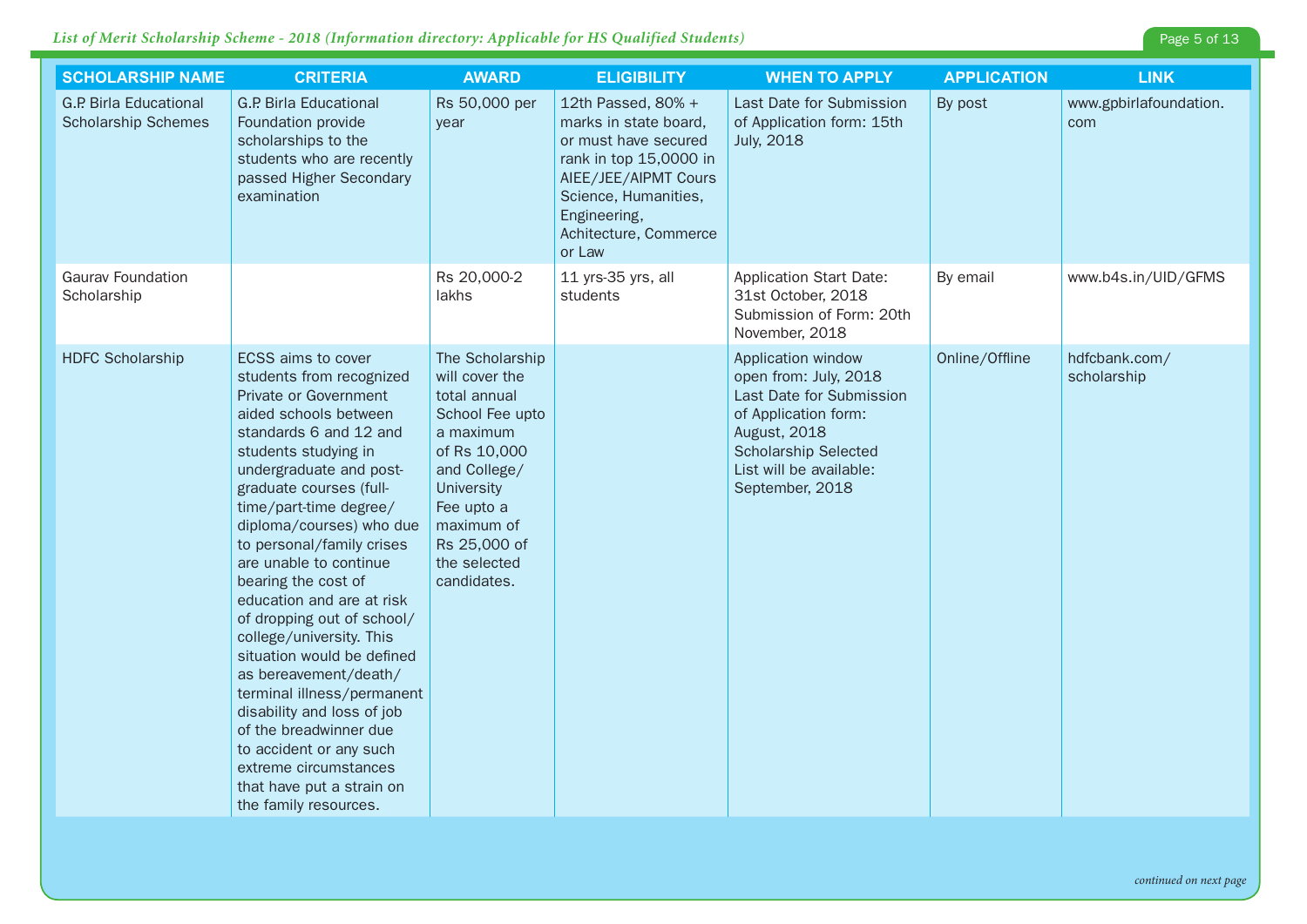| <b>SCHOLARSHIP NAME</b>                                                                                                       | <b>CRITERIA</b>                                                                                                                                                                                                                                                    | <b>AWARD</b>          | <b>ELIGIBILITY</b>                                                                                                                                                                                                                                                                                           | <b>WHEN TO APPLY</b>                                                                                                                                                                                                                                                                                                | <b>APPLICATION</b> | <b>LINK</b>                                                                                   |
|-------------------------------------------------------------------------------------------------------------------------------|--------------------------------------------------------------------------------------------------------------------------------------------------------------------------------------------------------------------------------------------------------------------|-----------------------|--------------------------------------------------------------------------------------------------------------------------------------------------------------------------------------------------------------------------------------------------------------------------------------------------------------|---------------------------------------------------------------------------------------------------------------------------------------------------------------------------------------------------------------------------------------------------------------------------------------------------------------------|--------------------|-----------------------------------------------------------------------------------------------|
| Indian Oil academic<br>Scholarship for<br>Class 10, 12 passed<br>students                                                     | Total 2,600 Scholarships                                                                                                                                                                                                                                           | Rs 1,000 per<br>month | Course 10th/12th/ITI,<br>Engineering & MBBS,<br><b>MBA</b>                                                                                                                                                                                                                                                   | One can apply for the<br>scholarship from 1st<br>September to 30th<br>September of every year.                                                                                                                                                                                                                      | Online             | http://ioclscholar.<br>sifyitest.com or http://<br>www.iocl.com/Aboutus/<br>Scholarships.aspx |
| Internshala Career<br>Scholarship for Girls                                                                                   | The scholarship is meant<br>to advance the girl's<br>career in some way -<br>be it an allowance for<br>pursuing an internship or<br>undertaking a project in<br>the chosen field, payment<br>towards a specialized<br>training program, special<br>equipment, etc. | Rs 25,000             | Any girl (an Indian<br>national) between<br>the ages of 17 to<br>23 years (as of 31st<br>December 2016),<br>i.e. born between 1st<br>January 1993 and 31st<br>December 1999 with<br>a career objective is<br>eligible to apply                                                                               |                                                                                                                                                                                                                                                                                                                     | Online             | internshala.com                                                                               |
| <b>IOCL Scholarship</b><br>Scheme                                                                                             | Students studying with<br>10+ITI, MBBS, MBA,<br>Engineering are eligible for<br>this scholarship.                                                                                                                                                                  |                       | For getting this<br>scholarship candidate<br>must passed his/her<br>last examination with<br>65% marks.                                                                                                                                                                                                      | Online application is<br>available in the month of<br>July, 2017. Last date for<br>application is in the month<br>of October, 2017                                                                                                                                                                                  | Online             | www.iocl.com                                                                                  |
| Jagdish Bose National<br><b>Science Talent Search</b><br>(JBNSTS) Junior talent<br>search test 2016 (Only<br>for West Bengal) |                                                                                                                                                                                                                                                                    | Varies                | Any Indian National<br>who has passed the<br><b>Higher Secondary</b><br>or equivalent<br>examination in the<br>year of application<br>(i.e., current year)<br>and is studying B.Sc.<br>(Hons.), Engineering<br>or Medicine at<br>undergraduate level<br>in any institution,<br>registered in West<br>Bengal. | Online & Offline Application<br>Starts: 1st June, 2018<br>Last Date for Submission<br>of Application form: 31st<br>July, 2018 Last Date of<br>Issue of Admit Card: 10th<br><b>August, 2018</b><br>Written Test: 19th<br><b>August, 2018</b><br><b>JBNSTS Junior Talent</b><br>Search Test Result:<br>November, 2018 | Online             | www.jbnsts.org                                                                                |

Page 6 of 13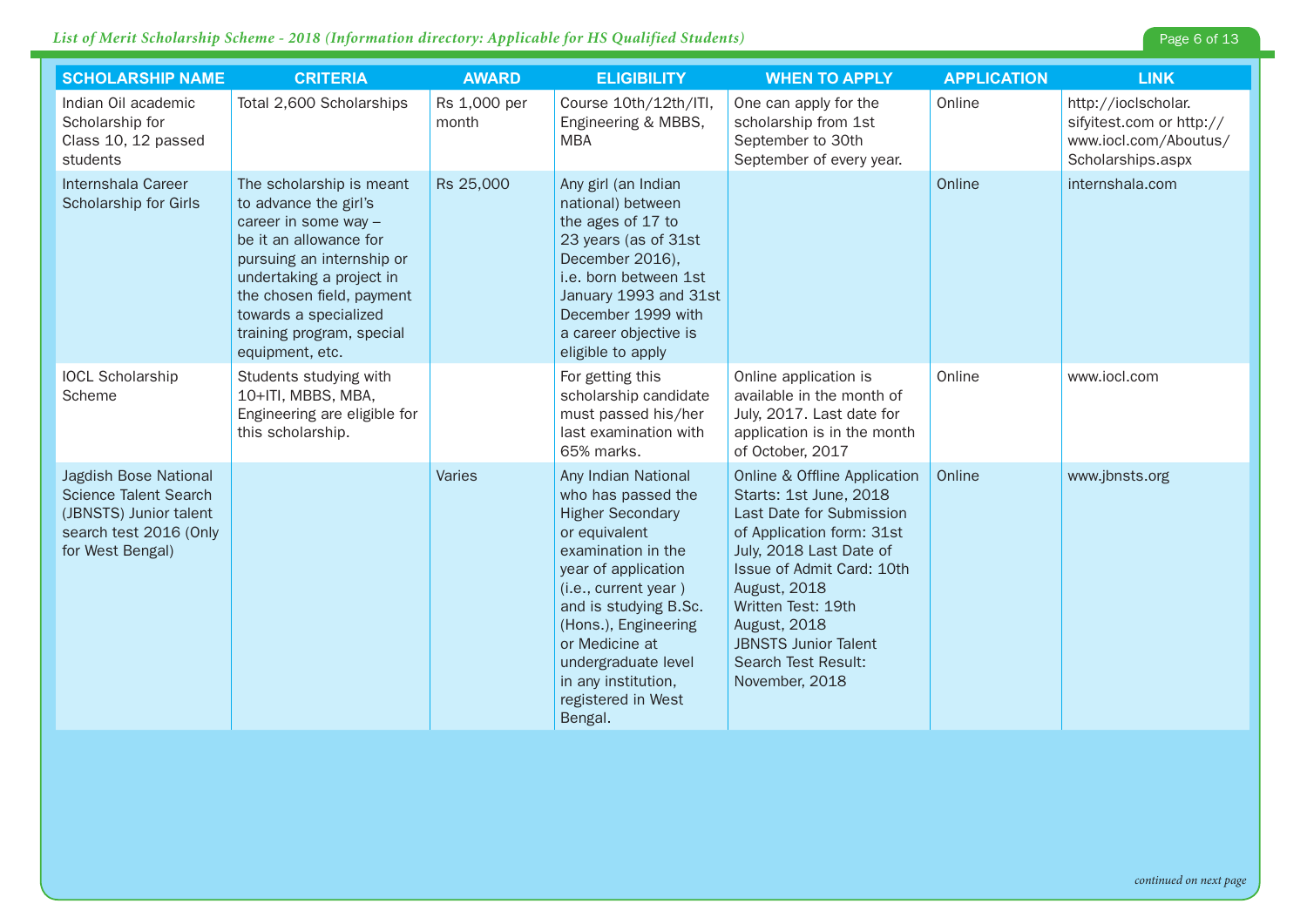| <b>SCHOLARSHIP NAME</b>                              | <b>CRITERIA</b>                                                                                                                                                                                                                                                     | <b>AWARD</b>                                                                                                                                                                                                                                                                                                                                             | <b>ELIGIBILITY</b>                               | <b>WHEN TO APPLY</b>                                                                                                                                            | <b>APPLICATION</b> | <b>LINK</b>                      |
|------------------------------------------------------|---------------------------------------------------------------------------------------------------------------------------------------------------------------------------------------------------------------------------------------------------------------------|----------------------------------------------------------------------------------------------------------------------------------------------------------------------------------------------------------------------------------------------------------------------------------------------------------------------------------------------------------|--------------------------------------------------|-----------------------------------------------------------------------------------------------------------------------------------------------------------------|--------------------|----------------------------------|
| <b>JM SETHIA MERIT</b><br>SCHOLARSHIP SCHEME         | The Scholarship scheme is<br>categorised in four groups:<br>Category A - For pursuing<br>class 9 & 10<br>Category B -<br>For pursuing class 11& 12<br>Category C- For pursuing<br>any undergraduate course<br>Category D- For pursuing<br>any post-graduate course. | Category A(No. o<br>Scholarships 15) -<br>Rs. 400 p.m. for<br>two years<br>Category B(No. o<br>Scholarships 15) -<br>Rs. 500 p.m. for<br>two years<br>Category C(No. o<br>Scholarships 10) -<br>Rs. 600 p.m. for<br>three years as<br>applicable<br>Category D(No. o<br>Scholarships 10) -<br>Rs. 500 p.m.<br>for two or<br>three years as<br>applicable | Class 9 to 12,<br>graduation, post<br>graduation | Scholarship Application<br>Start from: 1st Day<br>of April in Every Year.<br>Closing Date of Receiving<br>Application Forms: Last Day<br>of July in every year. | Online/Post        | www.b4s.in/UID/<br><b>JMSMSS</b> |
| KC Mahindra Scholarshi   KC Mahindra group<br>scheme | providing scholarship for<br>students who are took<br>admission on diploma<br>courses in India.                                                                                                                                                                     |                                                                                                                                                                                                                                                                                                                                                          |                                                  | <b>Application Start Date:</b><br>End of January, 2018<br>Application End Date: 15th<br>April, 2018                                                             | Offline            | www.mahindra.com                 |

Page 7 of 13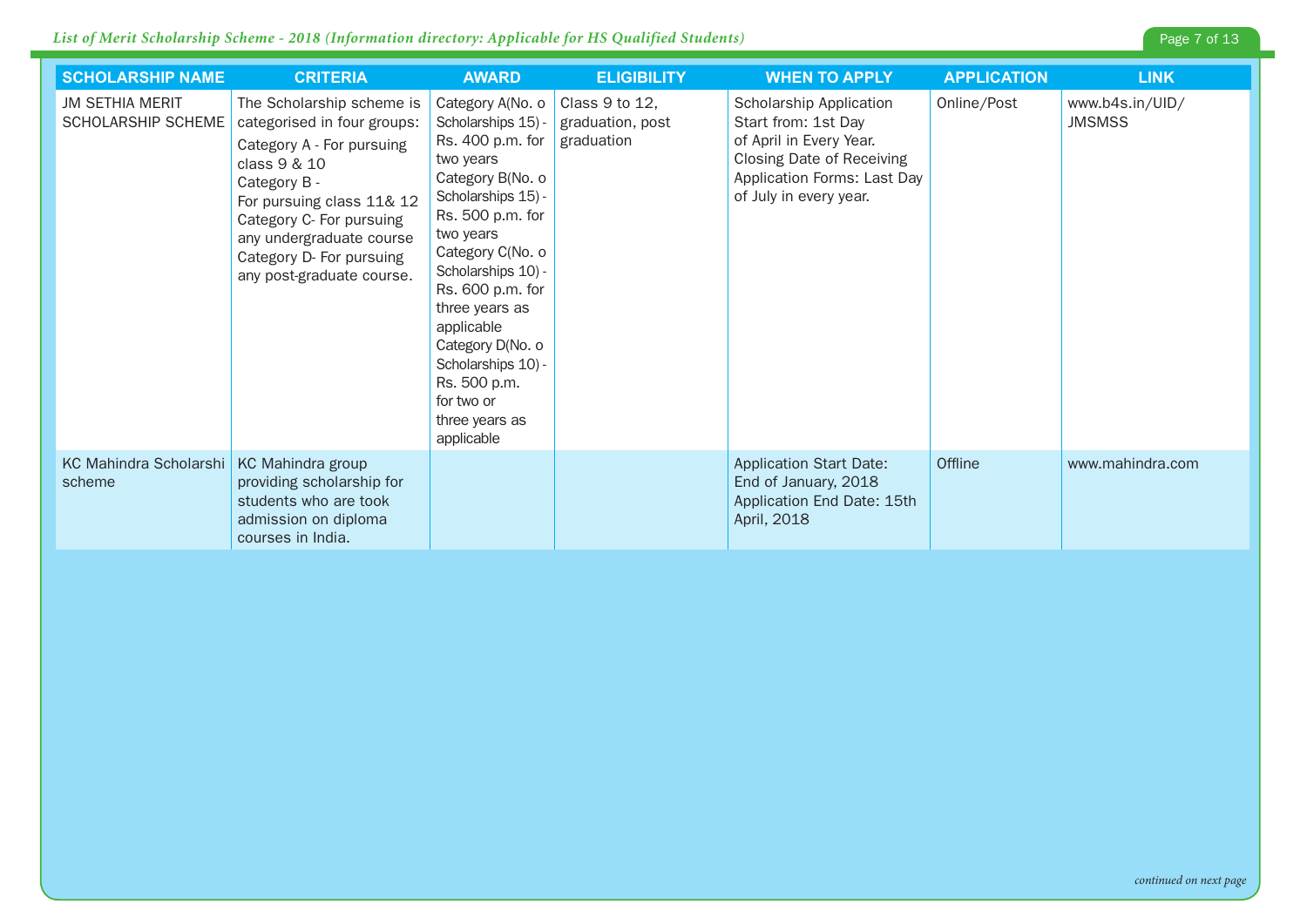| <b>SCHOLARSHIP NAME</b>                                       | <b>CRITERIA</b>                                                                                                                                                                                                                                             | <b>AWARD</b>                     | <b>ELIGIBILITY</b>                                                                                                                                                                                                                                                                                                                                                                                                                                                                                                                          | <b>WHEN TO APPLY</b>                                                                                                                                                                                                                                                                                               | <b>APPLICATION</b> | <b>LINK</b>                            |
|---------------------------------------------------------------|-------------------------------------------------------------------------------------------------------------------------------------------------------------------------------------------------------------------------------------------------------------|----------------------------------|---------------------------------------------------------------------------------------------------------------------------------------------------------------------------------------------------------------------------------------------------------------------------------------------------------------------------------------------------------------------------------------------------------------------------------------------------------------------------------------------------------------------------------------------|--------------------------------------------------------------------------------------------------------------------------------------------------------------------------------------------------------------------------------------------------------------------------------------------------------------------|--------------------|----------------------------------------|
| Kishore Vaigyanik<br>Protsahan Yojana<br>(KVPY)               | The KVPY Fellowships are<br>given to Indian Nationals<br>only to Study in India                                                                                                                                                                             | Rs 5,000 pm                      | Students enrolled in an<br>undergraduate course<br>in Basic Sciences, that<br>is, B.Sc./B.S./B.Stat./<br>B.Math./Int. M.Sc./<br>M.S. in Chemistry,<br>Physics, Mathematics,<br>Statistics,<br>Biochemistry,<br>Microbiology, Cell<br>Biology, Ecology,<br>Molecular Biology,<br>Botany, Zoology,<br>Physiology,<br>Biotechnology,<br>Neurosciences,<br>Bioinformatics, Marine<br>Biology, Geology,<br>Human Biology,<br>Genetics, Biomedical<br>Sciences, Applied<br>Physics, Geophysics,<br>Materials Science or<br>Environmental Science. | <b>Online Application Starts:</b><br>2nd week of July, 2018<br>Last Date for Submission<br>of Application form: 2nd<br>Week of August, 2018<br>Last Date of Issue of<br>Admit Card: 2nd Week of<br>October, 2018<br>Exam Date: 1st Week<br>of November, 2018<br>Result Announcement: 3rd<br>Week of December, 2018 | Online             | http://kvpy.iisc.ernet.in              |
| LIC India Scholarship<br>Scheme                               | LIC India providing<br>scholarship for completing<br>its golden jubilee. Post<br>matric scholarship<br>will be awarded to the<br>students who passed the<br>examination with at least<br>60% marks and the annual<br>family income not more<br>than 1 lakh. |                                  | Students who passed<br>the examination with<br>at least 60% marks<br>and the annual family<br>income not more than<br>1 lakh.                                                                                                                                                                                                                                                                                                                                                                                                               | Apply ASAP                                                                                                                                                                                                                                                                                                         | Online             | www.licindia.in                        |
| Loreal India - For Yourng<br>Women in Science<br>Scholarships | Scholarship scheme for<br>girls pursuing degree<br>course in science/<br>medical/engineering/<br>biotechnology or any other<br>scientific field                                                                                                             | Cash Rs 2.5<br>lakh to each girl | 85% PCM/PCB, family<br>income should be less<br>than 4 lakh per annum                                                                                                                                                                                                                                                                                                                                                                                                                                                                       | Applicants should visit<br>official website http://www.<br>foryoungwomeninscience.<br>com for application<br>procedure                                                                                                                                                                                             | Online/By post     | www.<br>foryoungwomeninscience.<br>com |

*continued on next page*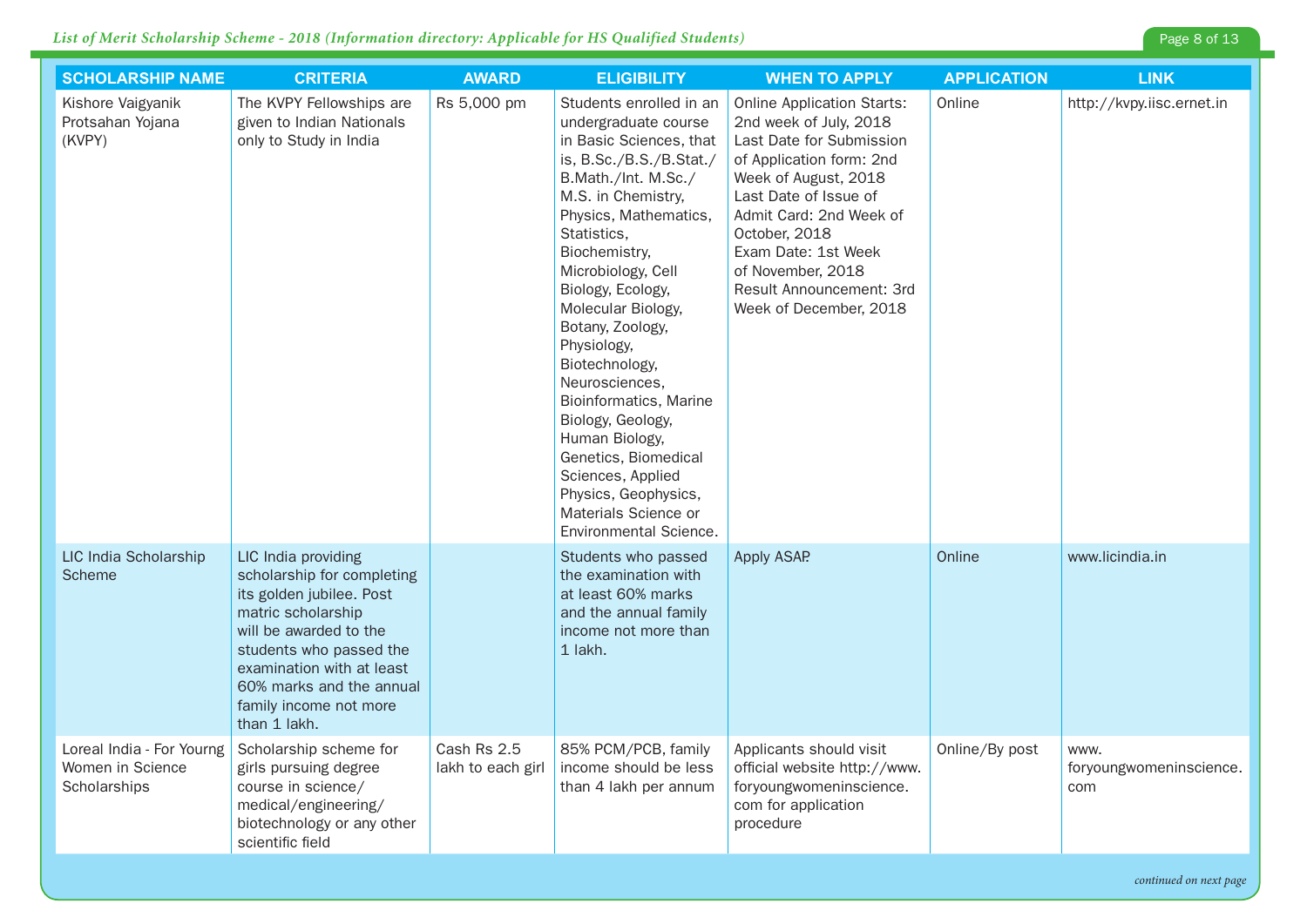| <b>SCHOLARSHIP NAME</b>                             | <b>CRITERIA</b>                                                                                                                                                                                                                                   | <b>AWARD</b> | <b>ELIGIBILITY</b>                                                                                                                                                                                                                                                                                                                                                                                                                                                                                                        | <b>WHEN TO APPLY</b>                                                                                                                                                                                        | <b>APPLICATION</b> | <b>LINK</b>         |
|-----------------------------------------------------|---------------------------------------------------------------------------------------------------------------------------------------------------------------------------------------------------------------------------------------------------|--------------|---------------------------------------------------------------------------------------------------------------------------------------------------------------------------------------------------------------------------------------------------------------------------------------------------------------------------------------------------------------------------------------------------------------------------------------------------------------------------------------------------------------------------|-------------------------------------------------------------------------------------------------------------------------------------------------------------------------------------------------------------|--------------------|---------------------|
| Mahamana Malviya<br>Scholarship (only for<br>Bihar) | The scholarship aims to<br>help poor and meritorious<br>students to pursue higher<br>education by mitigating<br>their sufferings and<br>economic hardship.                                                                                        | Rs 10,000    | The scholarship shall<br>be granted to the<br>students of class XI &<br>XII only. The selection<br>for scholarship shall be<br>based on the results<br>of class X. Students<br>securing greater than<br>or equal to 60% marks<br>or CGPA 7 or B2 grade<br>in all the subjects at<br>the annual examination<br>can only apply.                                                                                                                                                                                             |                                                                                                                                                                                                             | Offline            | www.bhualumni.com   |
| National Scholarship<br>Exam (NSE)                  | The N.I.C.E. Group has<br>taken up an important task<br>of searching young talents<br>through Scholarship Exam.                                                                                                                                   | Rs 31,000    | 5th to 12th - SSC/<br>ICSE/CBSE - English &<br>Regional Language                                                                                                                                                                                                                                                                                                                                                                                                                                                          | * Registration Started :<br>1st April 2018.<br>* Last Date of Application :<br>30th September 2018.                                                                                                         | Online/Offline     | www.niceedu.org/nse |
| <b>NEST Scholarship</b><br>Scheme                   | Applicants who have<br>passed out their 12th<br>Class from a recognized<br>board can easily apply for<br>this NEST Scholarship.<br>Candidates will have to<br>take part in the exam and<br>qualify it to become one of<br>the eligible aspirants. |              | The eligibility criteria of<br>this NEST Scholarship<br>Scheme are defined<br>in two tests: NEST<br>1 and NEST 2.0th<br>class passed from<br>recognized school<br>or board with good<br>academic records.<br>Candidates belong to<br>the categories of SC,<br>ST, OBC and Minority.<br>Applicants parental<br>annual income is<br>Rs 2 Lakh or below. BC,<br>EBC, Disabled Welfare<br>Students whose<br>parental income is<br>Rs 1 Lakh or below<br>Students whose<br>attendance is 75%<br>at the end of each<br>quarter. | Last Date for Submission<br>of Application form: 30th<br>September, 2017<br>Date of Admit Card: 22nd<br>January, 2018<br>Exam Date: 28th January,<br>2018<br><b>Result Announcement: 5th</b><br>April, 2018 | Online             | www.nest.net.in     |

Page 9 of 13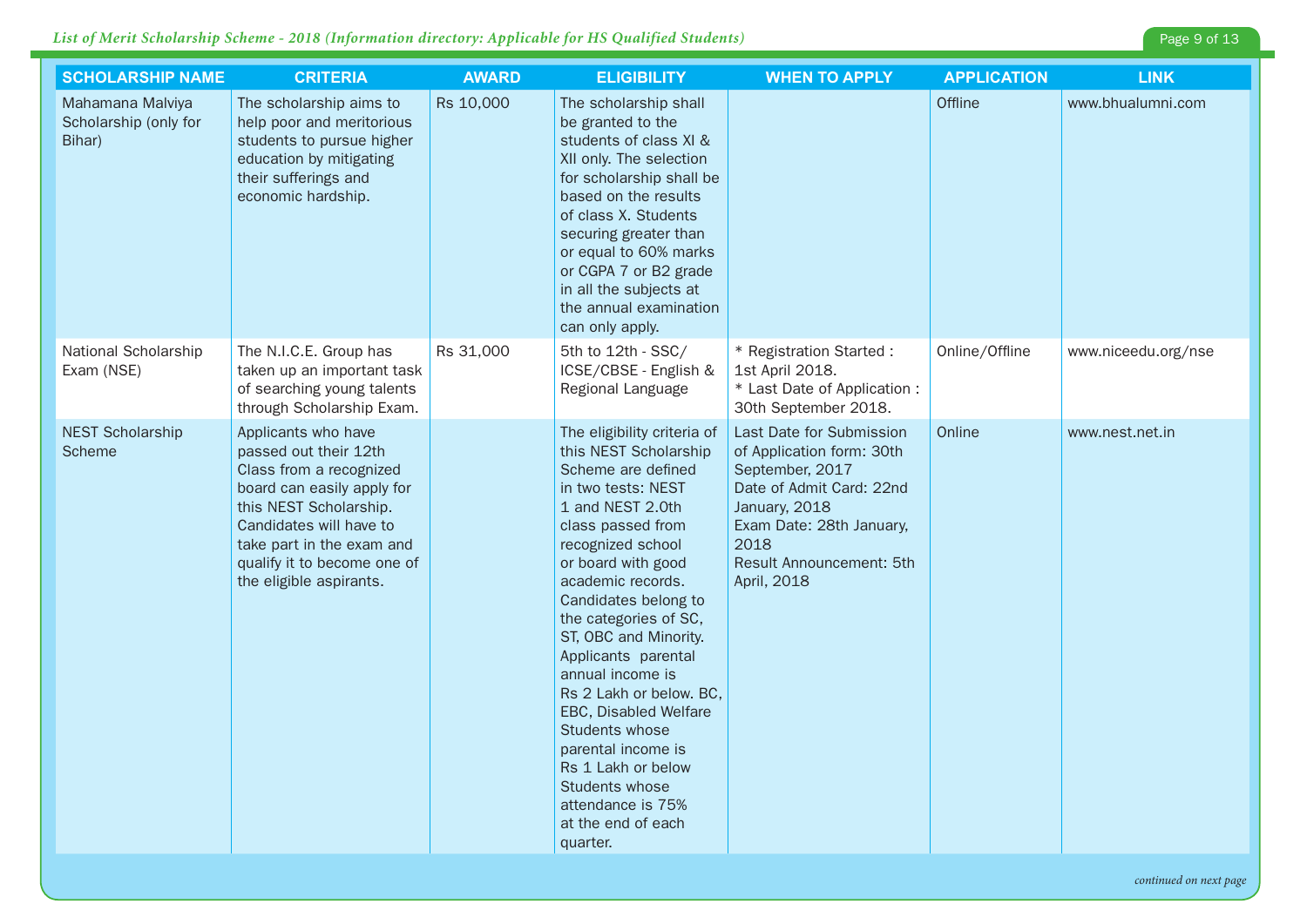| Page 10 of 13 |  |  |
|---------------|--|--|
|               |  |  |

| <b>SCHOLARSHIP NAME</b>                                            | <b>CRITERIA</b>                                                                                                                                                                                                                                                                                                                                                            | <b>AWARD</b>                                    | <b>ELIGIBILITY</b>                                                                                                                                                                                                   | <b>WHEN TO APPLY</b>                                                     | <b>APPLICATION</b>           | <b>LINK</b>                                                |
|--------------------------------------------------------------------|----------------------------------------------------------------------------------------------------------------------------------------------------------------------------------------------------------------------------------------------------------------------------------------------------------------------------------------------------------------------------|-------------------------------------------------|----------------------------------------------------------------------------------------------------------------------------------------------------------------------------------------------------------------------|--------------------------------------------------------------------------|------------------------------|------------------------------------------------------------|
| NIRANKARI RAJMATA<br>SCHOLARSHIP SCHEME                            | Tuition fee for a year<br>or complete course<br>of graduation or post<br>graduation                                                                                                                                                                                                                                                                                        |                                                 | 12th passed students                                                                                                                                                                                                 | Last Date for Submission<br>of Application form: 30th<br>September, 2018 | Online/Post                  | www.b4s.in/UID/NRSS and<br>www.nirankarifoundation.<br>org |
| Nirman Scholarship and<br>Mentorship Program<br>(NSMP)             |                                                                                                                                                                                                                                                                                                                                                                            | <b>College Fee</b><br>till course<br>completion | Class 12 passed, merit<br>cum means                                                                                                                                                                                  | June, July                                                               | Online, by post              | www.b4s.in/UID/NSMP                                        |
| Nishkam Sikh Welfare<br>Council, SHDF<br>Scholarship               | To support students for<br>pursuing professional<br>diploma, degree or<br>postgraduate courses                                                                                                                                                                                                                                                                             | Rs 27,000 per<br>year                           | Class 12th passed                                                                                                                                                                                                    | Last Date for Submission<br>of Application form: 15th<br>June, 2018      | By post                      | www.b4s.in/UID/NSWCS                                       |
| Popular front of India<br>Loan Scholarship                         | Loan Scholarship                                                                                                                                                                                                                                                                                                                                                           |                                                 | Class 12th passed                                                                                                                                                                                                    | July                                                                     | Online, by email,<br>by post | www.b4s.in/UID/PFOILS                                      |
| Post Matric Scholarship<br>Schemes for minority<br><b>Students</b> | To provide financial<br>support to minority<br>communities studying<br>in government or private<br>higher secondary schools/<br>college/universities. In<br>addition to this, technical<br>and vocational courses<br>in industrial Training<br>Institutes affiliated with<br>the National Council for<br>Vocational training (NCVT)<br>for classes 11th and 12th<br>level. | Rs 9,300 to<br>rs 13, 800 per<br>year           | Class 11th, 12th,<br>12th+ Candidates<br>of Muslims, Sikhs,<br>Christians, Buddhists<br>ans zoroastrians<br>(Parsis). The Family<br>income of students<br>applying for this<br>scheme must be less<br>than Rs 2 lakh | August, September                                                        | Online, by post              | www.momascholarship.<br>gov.in/<br>www.b4s.in/UID/PMSMC    |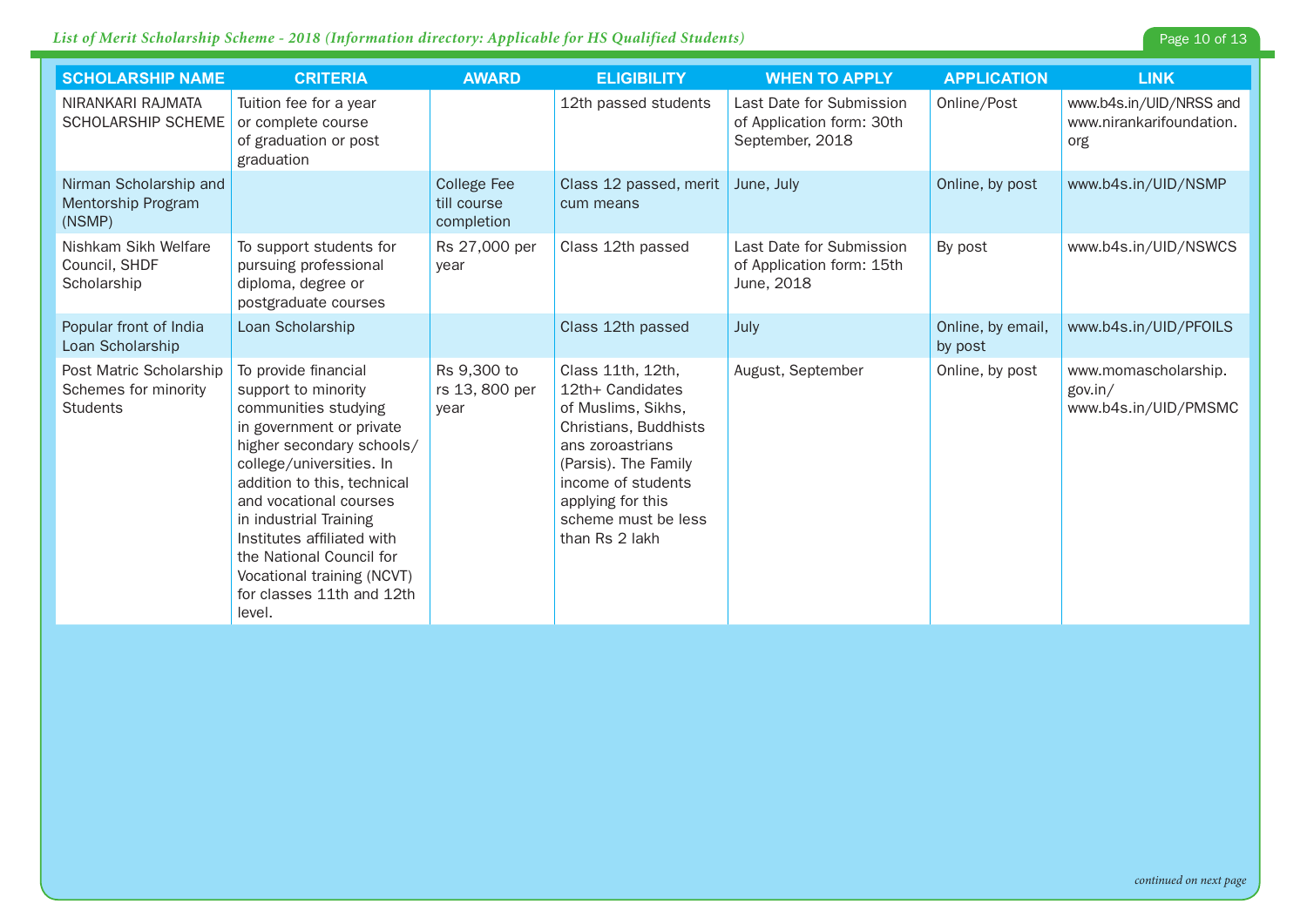| <b>SCHOLARSHIP NAME</b>                                           | <b>CRITERIA</b>                                                                                                                                                                                                                                                                                                                                                                                                                | <b>AWARD</b> | <b>ELIGIBILITY</b>                                                               | <b>WHEN TO APPLY</b>                                                                                      | <b>APPLICATION</b> | <b>LINK</b>             |
|-------------------------------------------------------------------|--------------------------------------------------------------------------------------------------------------------------------------------------------------------------------------------------------------------------------------------------------------------------------------------------------------------------------------------------------------------------------------------------------------------------------|--------------|----------------------------------------------------------------------------------|-----------------------------------------------------------------------------------------------------------|--------------------|-------------------------|
| <b>Post Matric Stipend</b><br>(Under Talent Support<br>Programme) | Students who are resident<br>of West bengal and have<br>passed their last final<br>examination and obtained<br>below 50% marks and<br>must have secured pass<br>marks in his/her last<br>examination. He/she<br>should have continuting<br>their studies Scholarship<br>is given to students for<br>pursuing studies from<br>Class XI and onwards up to<br>Ph.D Annual Family Income<br>up to Rs 2 Lakh.                       |              |                                                                                  | Last date for filing online<br>application in the web<br>portalwww.tsp.wbmdfc.<br>co.inis 31st Jan. 2017. | Online             | www.tsp.wbmdfc.co.in    |
| Post-Matric Scholarship<br>to SC/ST                               | Provide financial<br>assistance to the<br><b>Scheduled Castes</b><br>students studying at<br>post matriculation or<br>post secondary stages to<br>enable them to complete<br>their education.                                                                                                                                                                                                                                  |              | The Income ceiling of<br>parents/guardian does<br>not exceed<br>Rs 2,50,000 p.a. | Last Date for Submission<br>of Application form: 31st<br>October, 2018                                    | Online             | www.scholarships.gov.in |
| Post-Matric Scholarship<br>to the OBC Students                    | • 100 % centrally<br>sponsored scheme being<br>implemented through the<br>State Government and<br>Union Territories.<br>• The objective of the<br>scheme is to provide<br>financial assistance only to<br>the OBC students studying<br>at post-matriculation or<br>post-secondary stage.<br>• The income ceiling of<br>parents/guardians for<br>eligibility is Rs 1 lakh per<br>annum (including self<br>income, if employed). |              |                                                                                  | Last Date for Submission<br>of Application form: 31st<br>October, 2018                                    | Online             | www.scholarships.gov.in |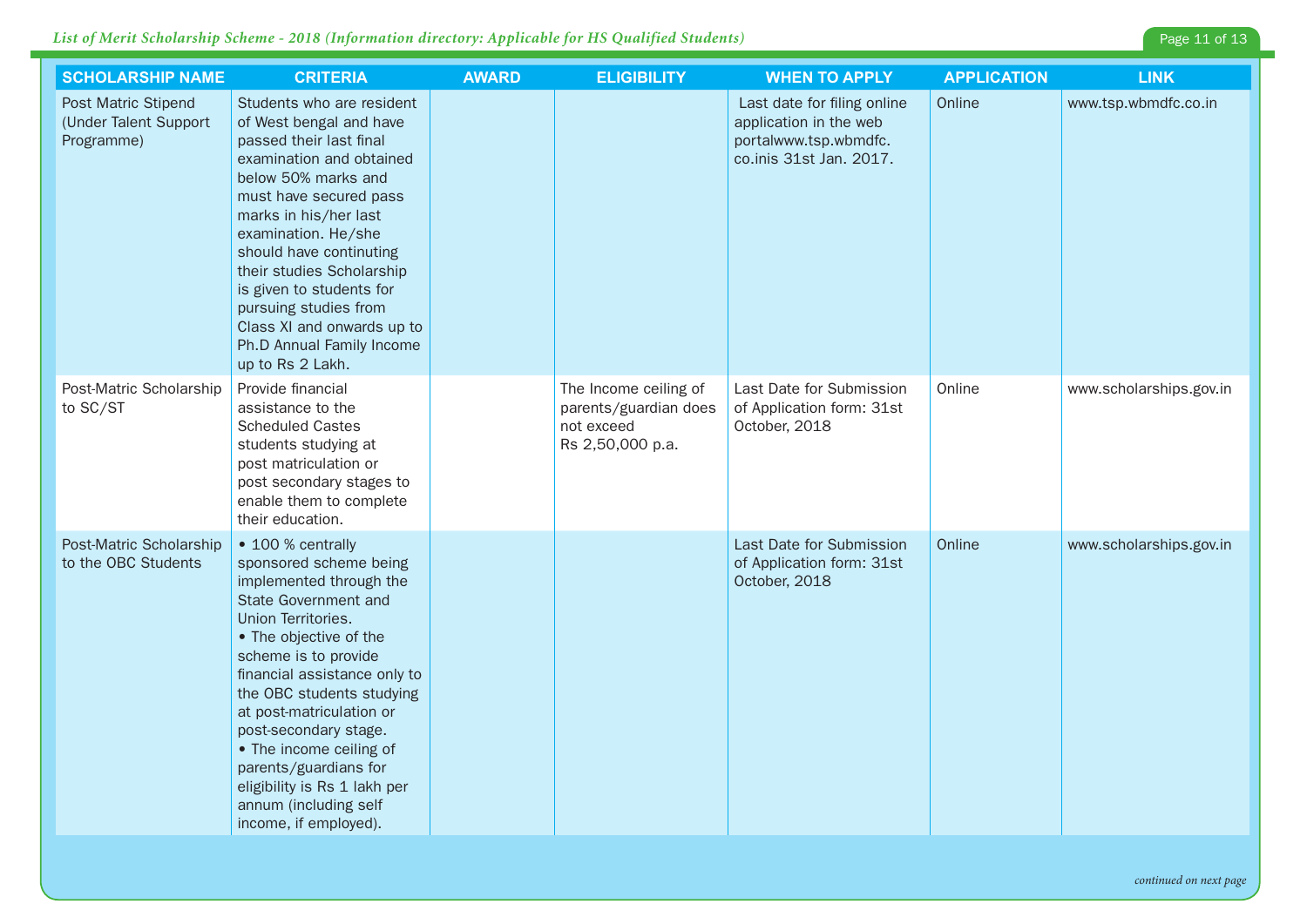| <b>SCHOLARSHIP NAME</b>                        | <b>CRITERIA</b>                                                                                                                                                                                                                               | <b>AWARD</b>                                                                            | <b>ELIGIBILITY</b>                                                                                                                                                                   | <b>WHEN TO APPLY</b>                                                                             | <b>APPLICATION</b> | <b>LINK</b>                                              |
|------------------------------------------------|-----------------------------------------------------------------------------------------------------------------------------------------------------------------------------------------------------------------------------------------------|-----------------------------------------------------------------------------------------|--------------------------------------------------------------------------------------------------------------------------------------------------------------------------------------|--------------------------------------------------------------------------------------------------|--------------------|----------------------------------------------------------|
| Priyamvada Birla<br>Scholarship Scheme         | Students with more<br>than 60% marks on<br>Higher Secondary (10+2)<br>examination                                                                                                                                                             | 24,000/year                                                                             | Students with more<br>than 60% marks on<br><b>Higher Secondary</b><br>$(10+2)$ examination.<br>The annual family<br>income not more than<br>Rs 75,000 for apply<br>this scholarship. | Last Date of Applying -<br>90 Days after Date<br>of Publication Official<br>Notification         | Online             | http://pbs.southpoint.<br>edu.in                         |
| Sahu Jain Trust-Ioan<br>Scholarship            | Non Refundable<br>scholarship for pursuing<br>graduation and post<br>graduation                                                                                                                                                               | 2,500-25,000<br>per year                                                                | Graduation/Post<br>Graduation in<br>Engineering, Medical,<br><b>MBA</b>                                                                                                              | Last date for receipt of<br>completed forms from fresh<br>applicants by the trust -<br>30.8.2018 | By post            | http://sahujaintrust.<br>timesofindia.com/               |
| Sitaram Jindal<br>Scholarship Programme        | This scholarship will be<br>only for West Bengal<br>students. Priyamvada<br>Birla Scholarship providing<br>by South point school,<br>Kolkata.                                                                                                 |                                                                                         | 60% marks on<br><b>Higher Secondary</b><br>$(10+2)$ examination.<br>The annual family<br>income not more than<br>Rs 75,000 for apply<br>this scholarship.                            | Last Date for Submission<br>of Application form: Last<br>week of October, 2018                   | Online             | www.<br>sitaramjindalfoundation.<br>org                  |
| Swami Vivekananda<br>Scholarship               | This scholarship is<br>formally known as 'Merit<br>cum Means' scholarship<br>provided by West Bengal<br>state govt. Students who<br>were passed their last<br>examination with at least<br>75% marks, are eligible for<br>this scholarship.   |                                                                                         |                                                                                                                                                                                      | Last Date for Submission of<br>Application form: November,<br>2018                               | Online/Offline     | www.eservice.wb.gov.in or<br>www.highereducationwb.in    |
| <b>Trust Fund Scholarships</b><br>for Disables | The objective of the<br>scheme is to provide<br>financial assistance to the<br>differently-abled students<br>to enable them to pursue<br>professional or technical<br>courses from recognized<br>institutes and get<br>employed/self-employed | 2,500<br>scholarships of<br>Rs 25,000 to<br>Rs 30,000 per<br>year and other<br>benefits | Professional and<br>technical courses,<br>family income less than<br>Rs 3 lakhs per year.                                                                                            | Year long application                                                                            | Online             | www.b4s.in/UID/TFSFD<br>www.nhfdc.nic.in/<br>scholarship |

Page 12 of 13